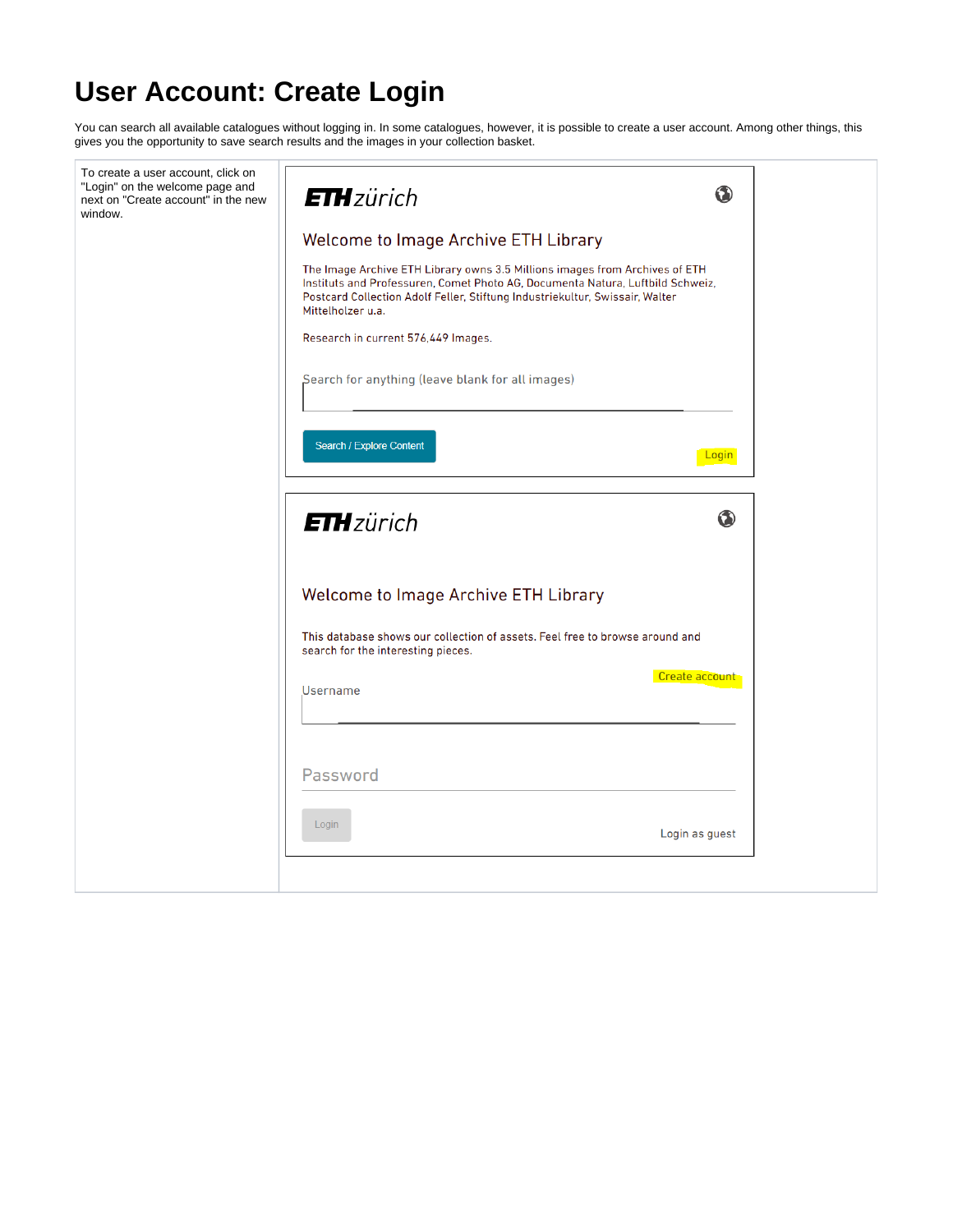| Alternatively, you can click on the<br>icon with the head in the top right-<br>hand corner of the catalogue. From<br>here you also get to a window<br>where you can click on "Create<br>account". | All $\sim$<br>Search                                                                                               | Q |                |  |
|---------------------------------------------------------------------------------------------------------------------------------------------------------------------------------------------------|--------------------------------------------------------------------------------------------------------------------|---|----------------|--|
|                                                                                                                                                                                                   | <b>ETH</b> zürich                                                                                                  |   | $\bf \Phi$     |  |
|                                                                                                                                                                                                   | Welcome to Image Archive ETH Library                                                                               |   |                |  |
|                                                                                                                                                                                                   | This database shows our collection of assets. Feel free to browse around and<br>search for the interesting pieces. |   |                |  |
|                                                                                                                                                                                                   | Username                                                                                                           |   | Create account |  |
|                                                                                                                                                                                                   | Password                                                                                                           |   |                |  |
|                                                                                                                                                                                                   | Login                                                                                                              |   | Login as guest |  |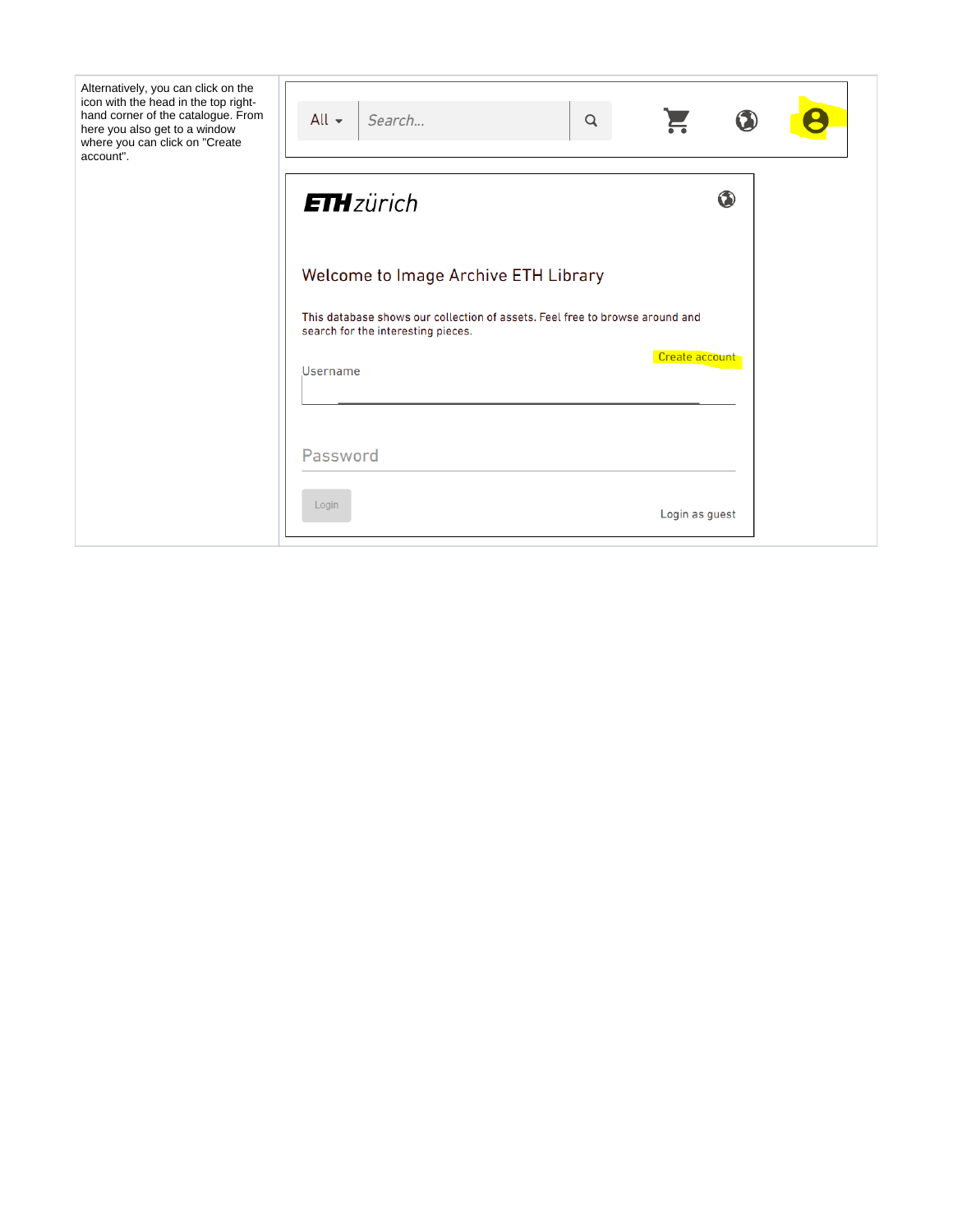| To create a user account, you must<br>fill in the mandatory fields, accept<br>the terms and conditions and click<br>on "Create". After this, a<br>confirmation that an email has been<br>sent to you for verification is shown. | <b>ETH</b> zürich           |                                                                                                                                   | $\bf \bm{\odot}$        |
|---------------------------------------------------------------------------------------------------------------------------------------------------------------------------------------------------------------------------------|-----------------------------|-----------------------------------------------------------------------------------------------------------------------------------|-------------------------|
|                                                                                                                                                                                                                                 | <b>Create Account</b>       |                                                                                                                                   |                         |
|                                                                                                                                                                                                                                 |                             | Enter the requested information and click Create.                                                                                 |                         |
|                                                                                                                                                                                                                                 | Email:                      | e-pics@library.ethz.ch                                                                                                            |                         |
|                                                                                                                                                                                                                                 | Password:                   |                                                                                                                                   | $\overline{\mathbf{S}}$ |
|                                                                                                                                                                                                                                 | Confirm:                    |                                                                                                                                   | Q                       |
|                                                                                                                                                                                                                                 | <b>First Name:</b>          | Jane                                                                                                                              |                         |
|                                                                                                                                                                                                                                 | Last Name:                  | <b>Doe</b>                                                                                                                        |                         |
|                                                                                                                                                                                                                                 | Create<br><b>ETH</b> zürich |                                                                                                                                   |                         |
|                                                                                                                                                                                                                                 | <b>Create Account</b>       |                                                                                                                                   |                         |
|                                                                                                                                                                                                                                 |                             | Your account has been created and an email has been sent to you for<br>validation of your email address. Please check your Inbox. |                         |
|                                                                                                                                                                                                                                 |                             |                                                                                                                                   |                         |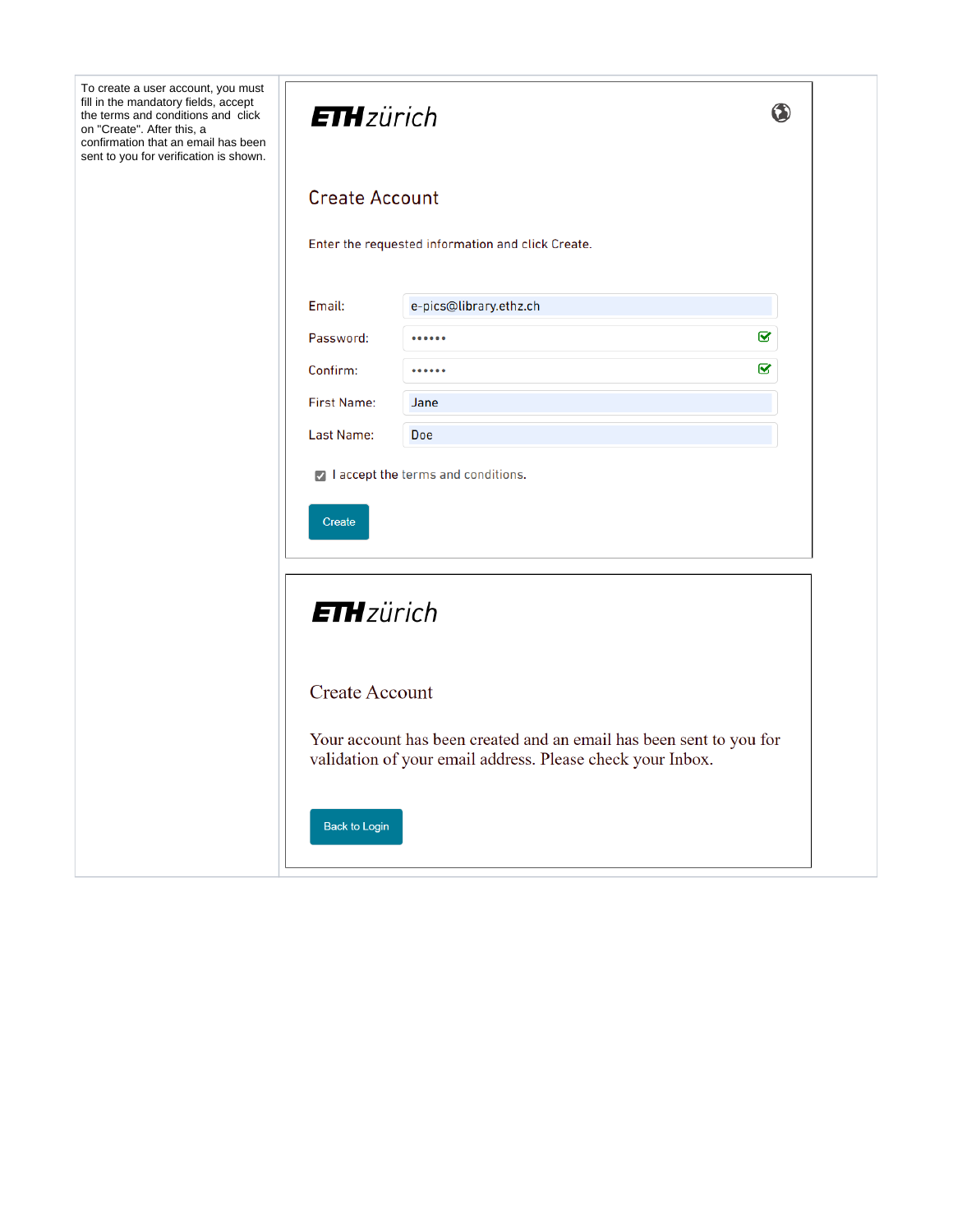| Check your email account and                                                                                |                                                                                                                                                                                                                             |  |  |
|-------------------------------------------------------------------------------------------------------------|-----------------------------------------------------------------------------------------------------------------------------------------------------------------------------------------------------------------------------|--|--|
| validate your email address by<br>clicking on the button "Validate" or<br>by clicking on the blue link.     | <b>Validate E-Mail Address</b>                                                                                                                                                                                              |  |  |
|                                                                                                             | Your new account has been created and is almost ready to use. Please click the<br>button below to validate your email address.<br>You can ignore this email if you didn't register the account.                             |  |  |
|                                                                                                             |                                                                                                                                                                                                                             |  |  |
|                                                                                                             | Validate                                                                                                                                                                                                                    |  |  |
|                                                                                                             | If the button does not work, copy the following URL to a browser of your choice:<br>http://alvaschein12ba.ethz.ch:8090/awp/login/validateaccount.jspx?email=e-pics%<br>40library.ethz.ch&h=WHVw0h6IKIGGq%2B7kl6mzZq71xIQ%3D |  |  |
| You will receive the following<br>message, as shown in the image on<br>the right. Click on "Back to Start". | <b>ETH</b> zürich                                                                                                                                                                                                           |  |  |
|                                                                                                             | <b>Validate Email Address</b>                                                                                                                                                                                               |  |  |
|                                                                                                             | Your email address has been validated and your account is now<br>active for login.                                                                                                                                          |  |  |
|                                                                                                             | <b>Back to Start</b>                                                                                                                                                                                                        |  |  |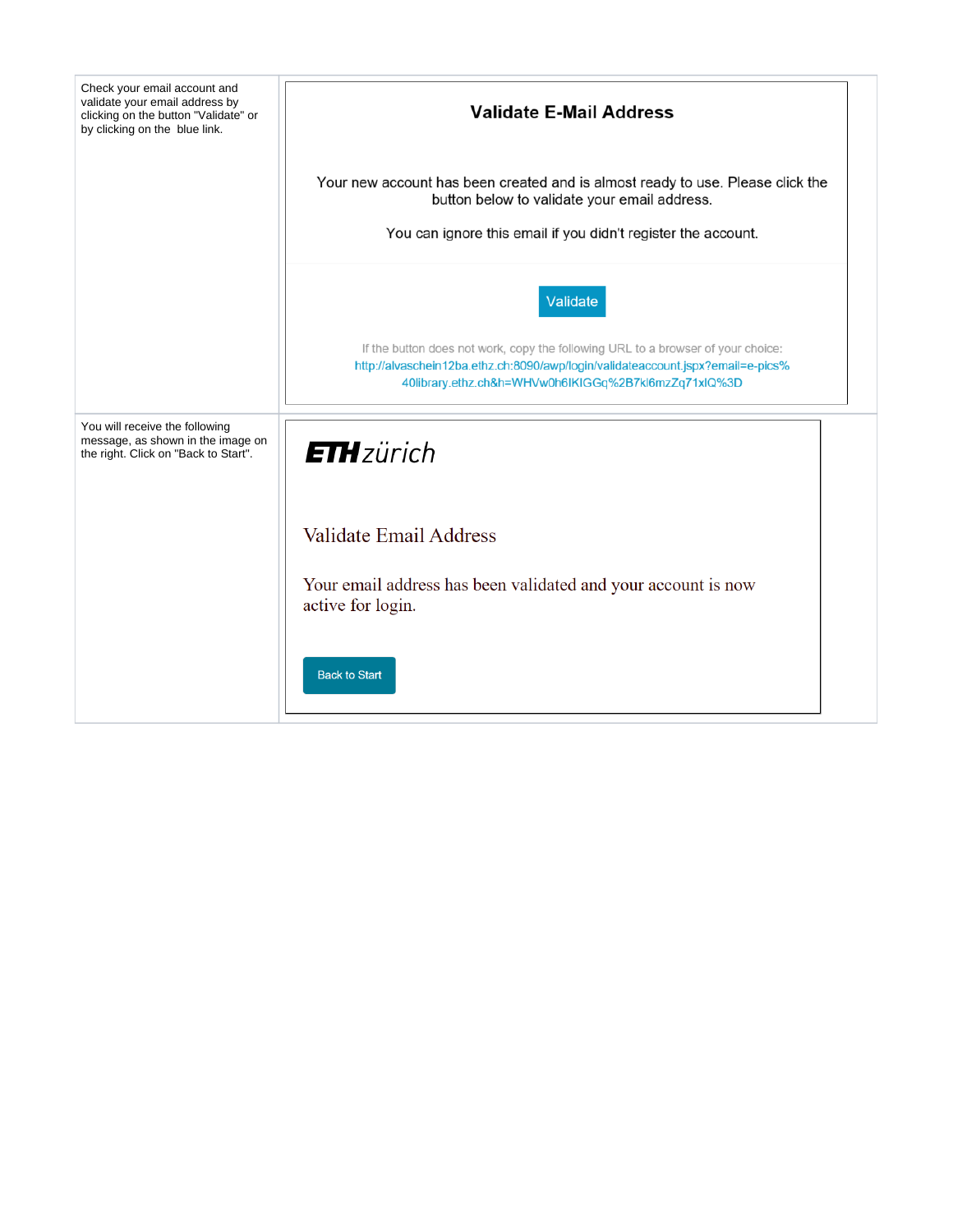| You can now log in with your email<br>address and password by clicking<br>on "Log in using credentials". | ◑<br><b>ETH</b> zürich                                                                                                                                                                                                                                             |
|----------------------------------------------------------------------------------------------------------|--------------------------------------------------------------------------------------------------------------------------------------------------------------------------------------------------------------------------------------------------------------------|
| Note: Only your email address can<br>be used as "user name"!                                             | <b>Welcome to Image Archive ETH Library</b>                                                                                                                                                                                                                        |
|                                                                                                          | The Image Archive ETH Library owns 3.5 Millions images from Archives of ETH<br>Instituts and Professuren, Comet Photo AG, Documenta Natura, Luftbild Schweiz,<br>Postcard Collection Adolf Feller, Stiftung Industriekultur, Swissair, Walter<br>Mittelholzer u.a. |
|                                                                                                          | Research in current 573,482 Images.                                                                                                                                                                                                                                |
|                                                                                                          | Search for anything                                                                                                                                                                                                                                                |
|                                                                                                          |                                                                                                                                                                                                                                                                    |
|                                                                                                          | Search / Explore Content<br>Login using credentials                                                                                                                                                                                                                |
|                                                                                                          |                                                                                                                                                                                                                                                                    |
|                                                                                                          |                                                                                                                                                                                                                                                                    |
|                                                                                                          | ◑<br><b>ETH</b> zürich                                                                                                                                                                                                                                             |
|                                                                                                          | <b>Welcome to Image Archive ETH Library</b>                                                                                                                                                                                                                        |
|                                                                                                          | This database shows our collection of assets. Feel free to browse around and<br>search for the interesting pieces.                                                                                                                                                 |
|                                                                                                          | Create account<br>Username                                                                                                                                                                                                                                         |
|                                                                                                          | e-pics@library.ethz.ch                                                                                                                                                                                                                                             |
|                                                                                                          |                                                                                                                                                                                                                                                                    |
|                                                                                                          | Password                                                                                                                                                                                                                                                           |
|                                                                                                          |                                                                                                                                                                                                                                                                    |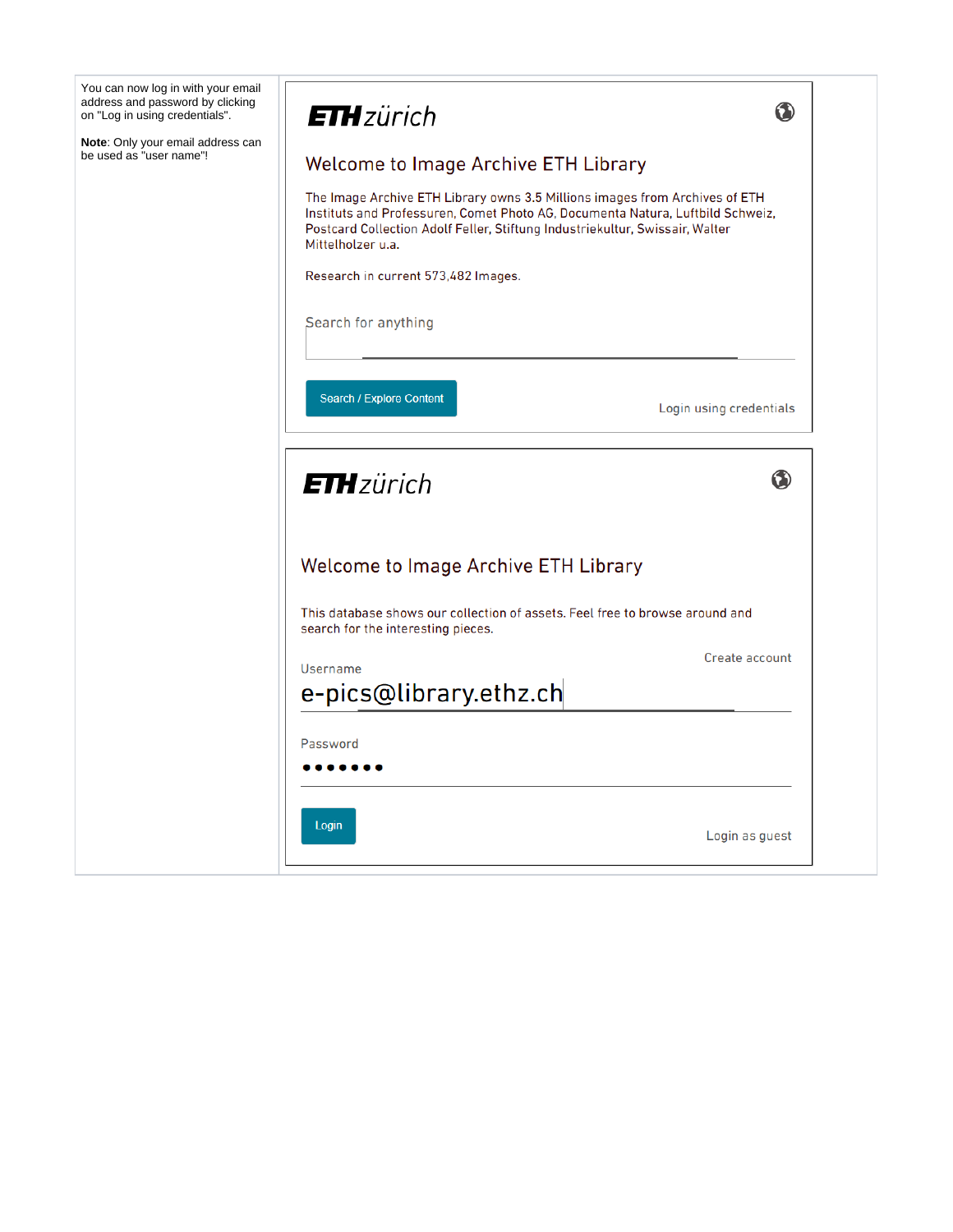| If you forgot your password and the<br>login does not work anymore,<br>please click on "Reset password". | <b>ETH</b> zürich                                                                                                  | ◑              |
|----------------------------------------------------------------------------------------------------------|--------------------------------------------------------------------------------------------------------------------|----------------|
|                                                                                                          | <b>Welcome to Image Archive ETH Library</b>                                                                        |                |
|                                                                                                          | This database shows our collection of assets. Feel free to browse around and<br>search for the interesting pieces. |                |
|                                                                                                          | Username<br>e-pics@library.ethz.ch                                                                                 | Create account |
|                                                                                                          | Password                                                                                                           |                |
|                                                                                                          | Login failed: Invalid name or password Reset Password                                                              |                |
|                                                                                                          |                                                                                                                    |                |
|                                                                                                          | Login                                                                                                              | Login as guest |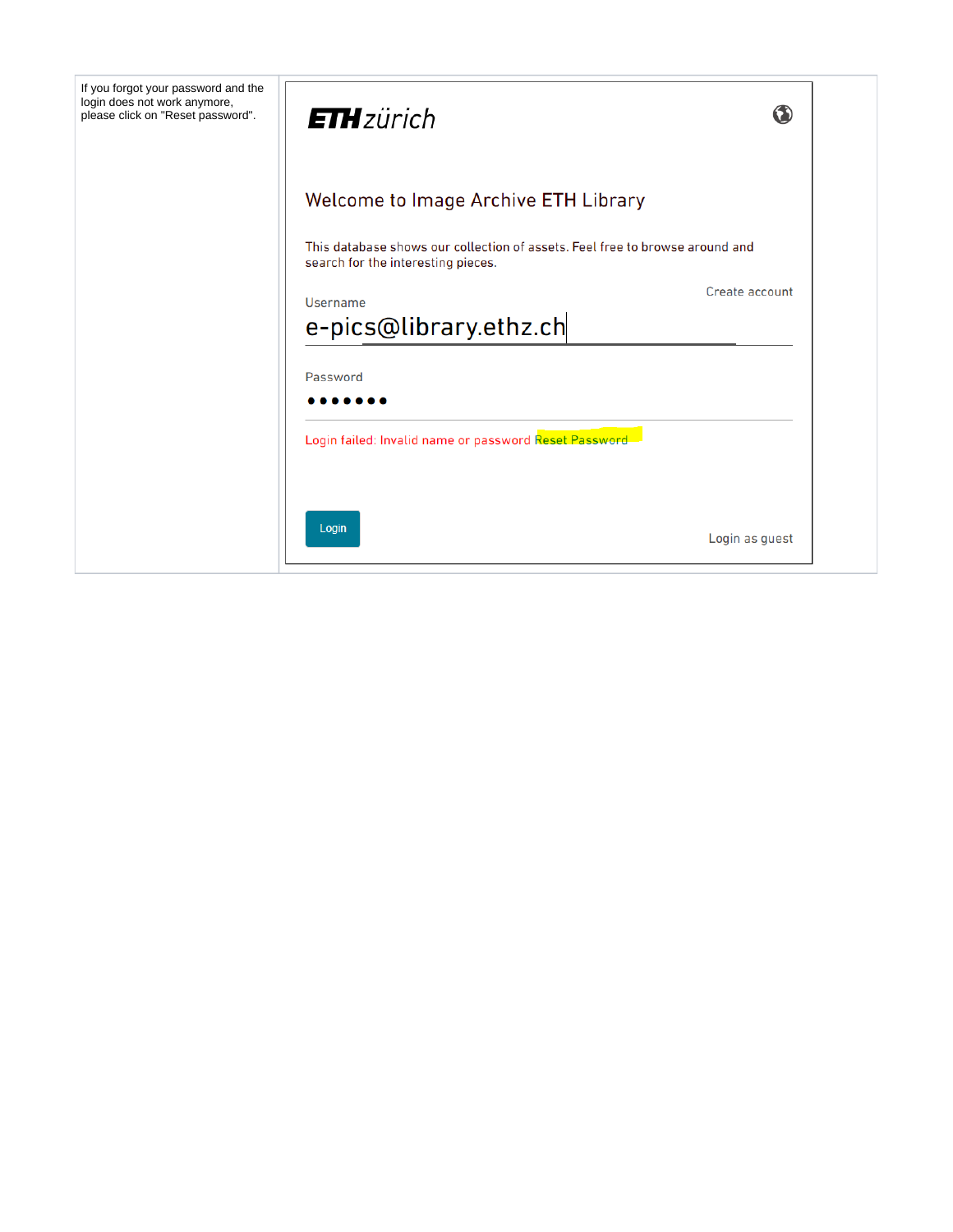| In the next step, enter your email<br>address. Again, please note that the<br>username must always be your<br>email address. Then click on<br>"Send". | <b>ETH</b> zürich<br>$\bullet$                                                                                                                                                                             |
|-------------------------------------------------------------------------------------------------------------------------------------------------------|------------------------------------------------------------------------------------------------------------------------------------------------------------------------------------------------------------|
| A window will appear confirming<br>that an email has been sent to you<br>for the next steps.                                                          | <b>Reset Password</b>                                                                                                                                                                                      |
|                                                                                                                                                       | Enter your user name and click Send. An email including a link<br>to reset your password will be sent to your email address.                                                                               |
|                                                                                                                                                       | Username<br>e-pics@library.ethz.ch                                                                                                                                                                         |
|                                                                                                                                                       |                                                                                                                                                                                                            |
|                                                                                                                                                       | <b>Send</b>                                                                                                                                                                                                |
|                                                                                                                                                       | <b>ETH</b> zürich                                                                                                                                                                                          |
|                                                                                                                                                       | <b>Reset Password</b>                                                                                                                                                                                      |
|                                                                                                                                                       | An email with a link to reset your password has been sent to<br>your email address.                                                                                                                        |
|                                                                                                                                                       | <b>Back to Start</b>                                                                                                                                                                                       |
| Please check your inbox. The email<br>contains a button to reset the<br>password. Alternatively, you can                                              | Reset your password                                                                                                                                                                                        |
| click on the blue link.                                                                                                                               | Click on the button below to reset your password. If you did not request to reset your<br>password, ignore this email.                                                                                     |
|                                                                                                                                                       | Reset password                                                                                                                                                                                             |
|                                                                                                                                                       | To reset your password, you can also copy the URL to a browser of your choice:<br>http://alvaschein12ba.ethz.ch:8090/awp/login/resetpassword-form.jspx?guid=%7B5c87cbd5-fcdb-<br>45de-81f3-3ccba4005d2e%7D |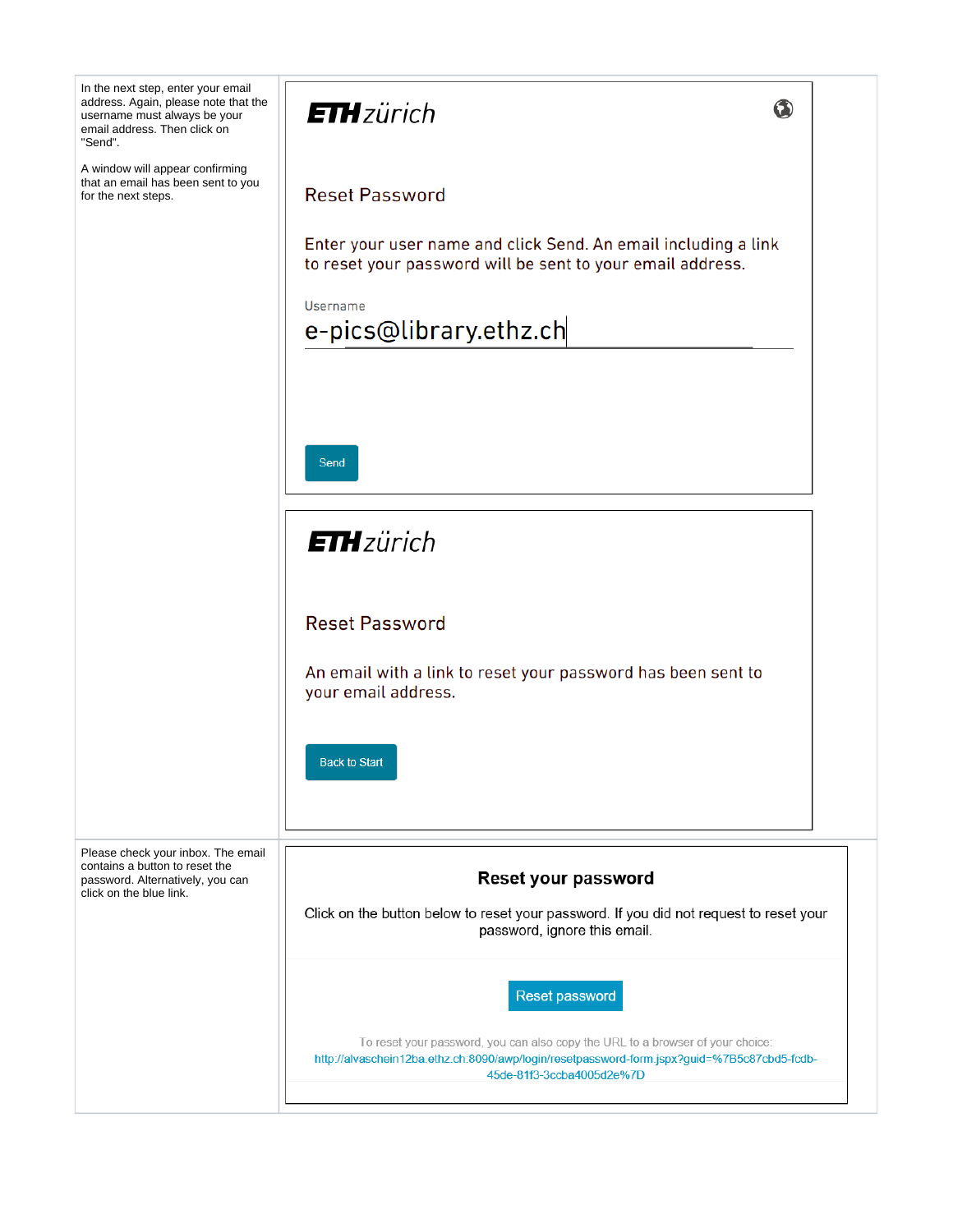| You will be taken back to the E-Pics<br>site and must enter the new<br>password twice. Click on "Send". | <b>ETH</b> zürich                               | $\bullet$ |
|---------------------------------------------------------------------------------------------------------|-------------------------------------------------|-----------|
|                                                                                                         | <b>Reset Password</b>                           |           |
|                                                                                                         | Enter your new password and click Send to save. |           |
|                                                                                                         | Password                                        |           |
|                                                                                                         | <b>Repeat Password</b>                          |           |
|                                                                                                         | Send                                            |           |
| A message appears that your new<br>password has been reset. Now click<br>on "Back to Start".            | <b>ETH</b> zürich                               |           |
|                                                                                                         | <b>Reset Password</b>                           |           |
|                                                                                                         | Your password has been reset successfully.      |           |
|                                                                                                         | <b>Back to Start</b>                            |           |